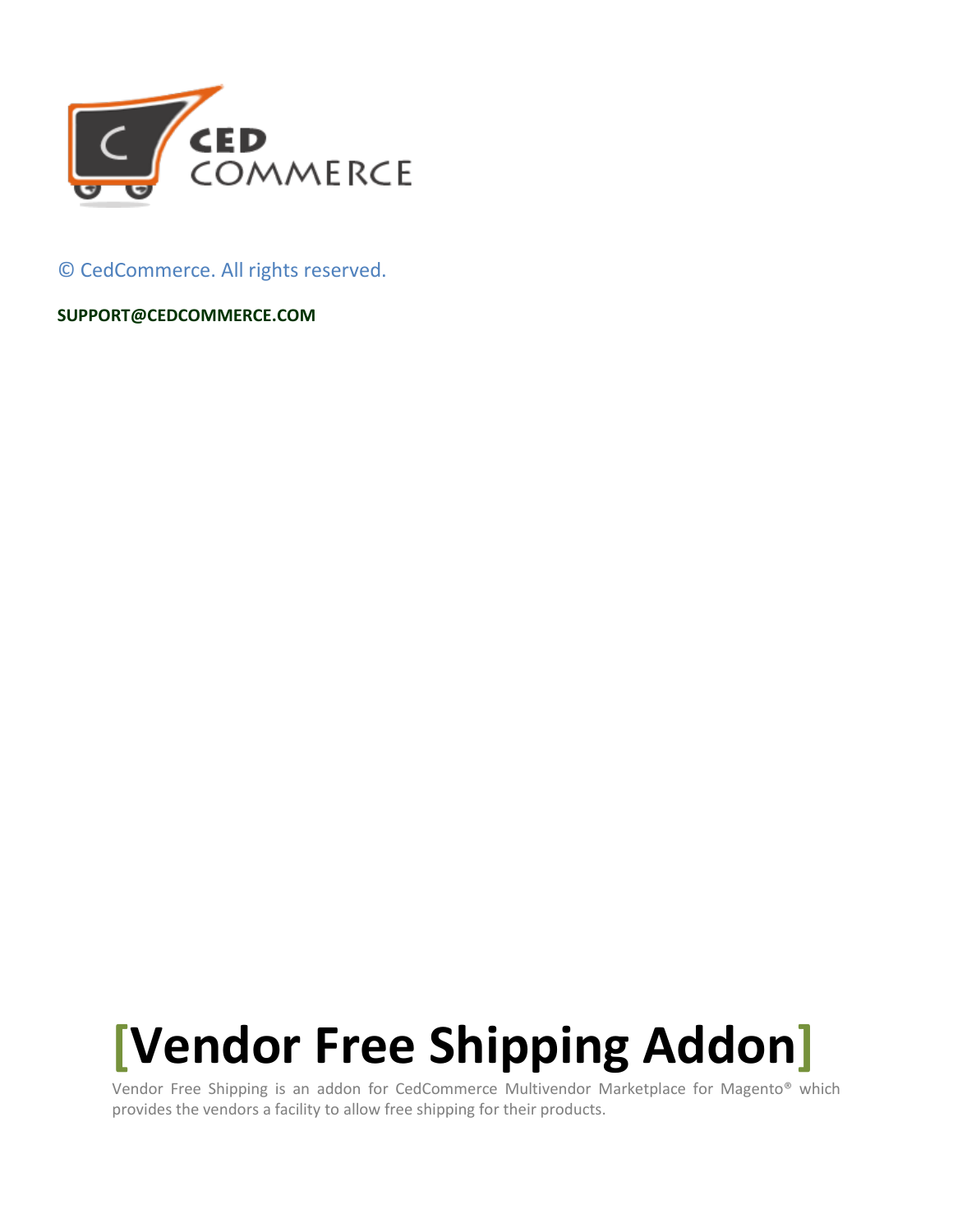

# **Vendor Free Shipping Addon**

# **User Manual**

*Version* **– 0.0.1**

© CedCommerce. All Rights Reserved.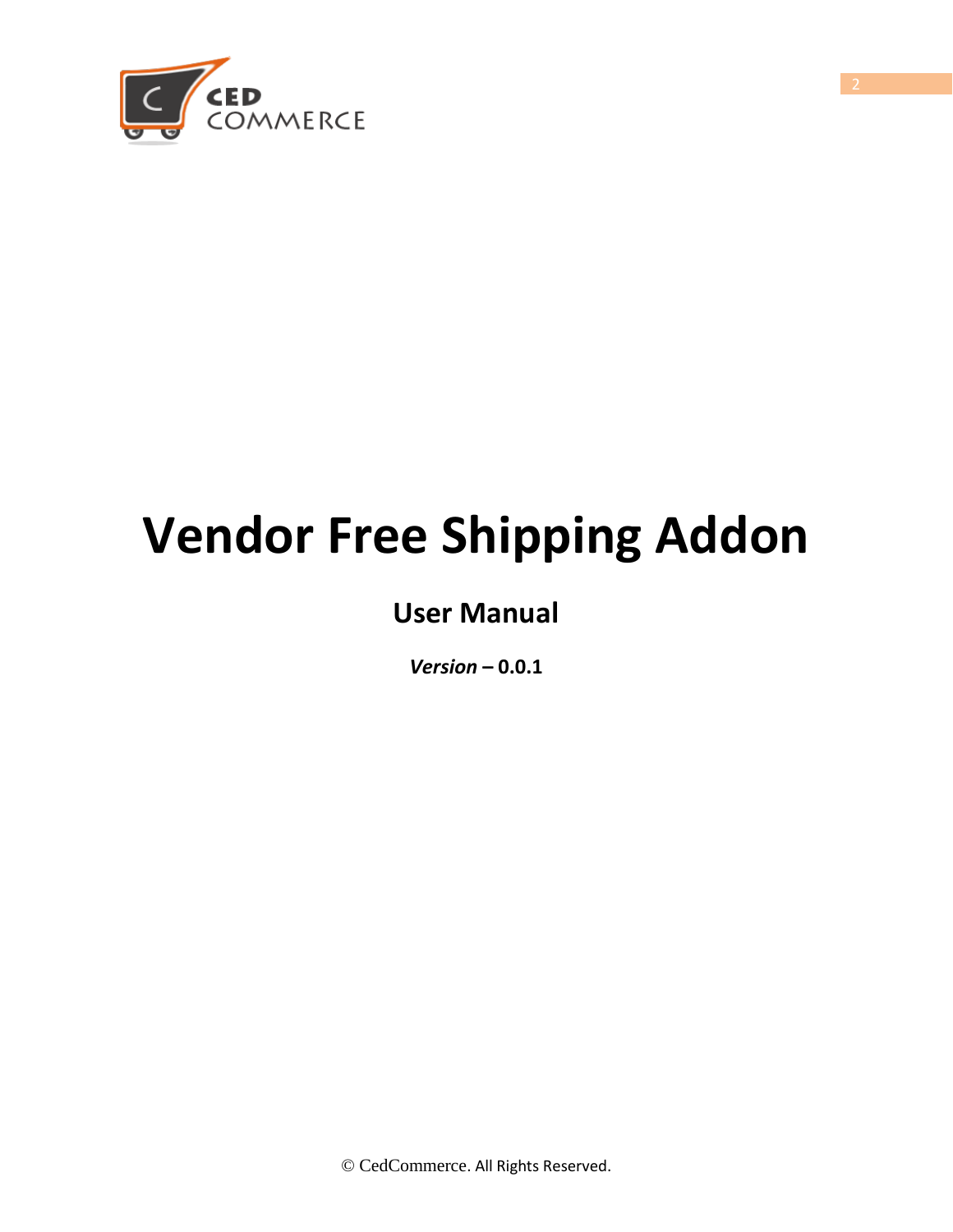

#### **Contents**

| $\mathbf{i}$ .          |  |
|-------------------------|--|
| $\overline{\mathbf{u}}$ |  |
|                         |  |
| $\mathbf{i}$ .          |  |
| ii.                     |  |
|                         |  |
|                         |  |
|                         |  |
|                         |  |
|                         |  |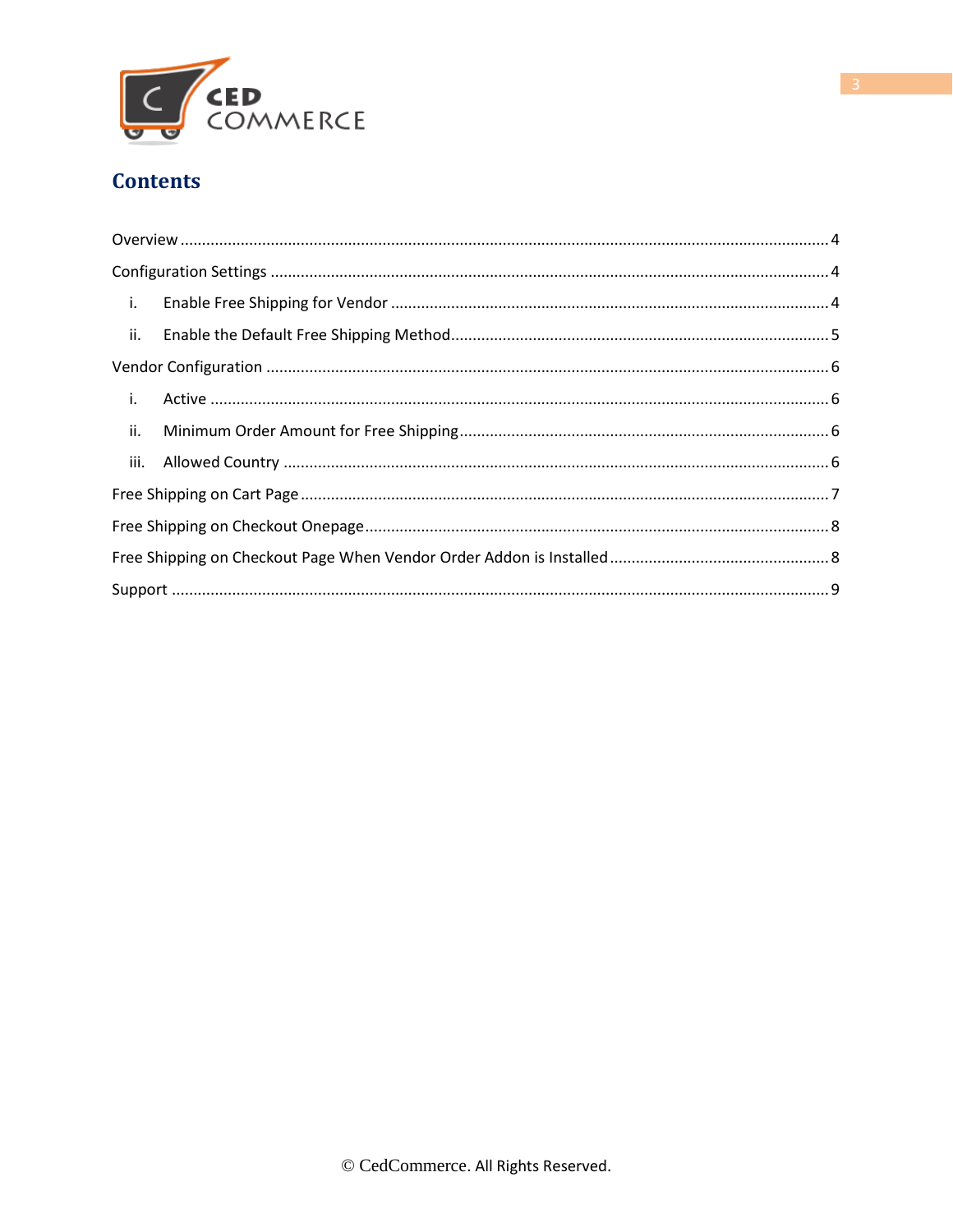

### <span id="page-3-0"></span>**Overview**

CedCommerce Vendor Free Shipping addon is very useful for vendors in case they want to set free shipping for their products. This module is dependent on Vendor Multi Shipping Addon. It is very similar to the default Magento free shipping method. With the help of this module vendor can define a minimum order amount for free shipping of his products and can set the country for free shipping of his products. Vendor has the authority to enable or disable this functionality for his products. Vendor has to set the shipping address, then only the customer will see the free shipping rate for his products. Admin has full control over this module and can enable or disable this functionality.

Since this is an addon and is dependent on Vendor Multi Shipping Addon therefore, CedCommerce Multivendor Marketplace and Vendor Multi Shipping Addon have to be installed before installing Vendor Free Shipping otherwise, this addon won't function properly.

### <span id="page-3-1"></span>**Configuration Settings**

The configuration settings can be opened from **CsMarketplace > Vendor Configuration** in the menu section.

#### <span id="page-3-2"></span>**i. Enable Free Shipping for Vendor**

When set to Yes, vendor free shipping will be enabled and vendor will see this option in vendor shipping method panel. Otherwise, free shipping will not be available for vendor.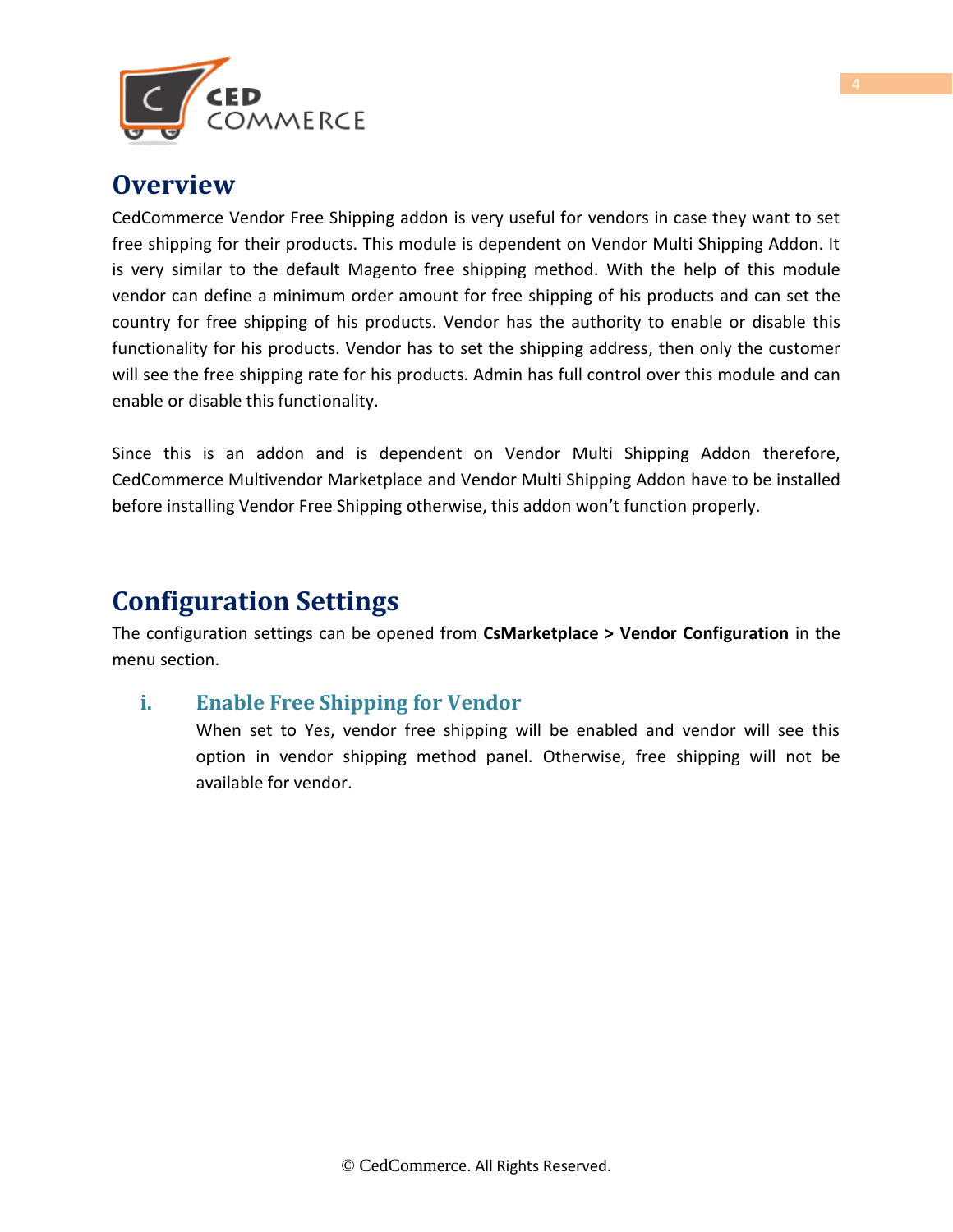

| <b>Vendor Multi Shipping</b>    |                                                              |                                       |
|---------------------------------|--------------------------------------------------------------|---------------------------------------|
| Carrier Title                   | Marketplace Rates<br>▲ Vendor MultiShipping Carrier Title    | [WEBSITE]                             |
| Method Title                    | Multi Shipping<br>▲ Vendor MultiShipping Method Title        | [WEBSITE]                             |
| <b>Vendor Shipping Carriers</b> |                                                              |                                       |
| Enable United Parcel Service    | Yes<br>▲ Before Enabling this please enable UPS Shipping     | [WEBSITE]<br>$\overline{\phantom{a}}$ |
| Enable Free Shipping For Vendor | Method<br>Yes                                                | [WEBSITE]<br>$\overline{\phantom{a}}$ |
|                                 | ▲ Before Enabling this please enable Free Shipping<br>Method |                                       |
|                                 |                                                              |                                       |

#### <span id="page-4-0"></span>**ii. Enable the Default Free Shipping Method**

This module is based on the default Magento free shipping method. So this free shipping method should be enabled by the admin. Admin can enable the free shipping method by going to the **System > Configuration > Shipping Method** section. Here you will see the "Free shipping" group and set the "Enabled" field to "yes". Now the vendor free shipping will be available to the vendor and the customer will see the vendor-wise free shipping rates on frontend.

| <b>Free Shipping</b>    |                                                                                                                               |                     |
|-------------------------|-------------------------------------------------------------------------------------------------------------------------------|---------------------|
| Enabled                 | Yes<br>$\blacktriangledown$                                                                                                   | [WEBSITE]           |
| Title                   | Free Shipping                                                                                                                 | <b>ISTORE VIEWI</b> |
| Method Name             | Free                                                                                                                          | <b>ISTORE VIEWI</b> |
| Minimum Order Amount    |                                                                                                                               | [WEBSITE]           |
| Displayed Error Message | This shipping method is currently unavailable. If<br>you would like to ship using this shipping method,<br>please contact us. | <b>ISTORE VIEWI</b> |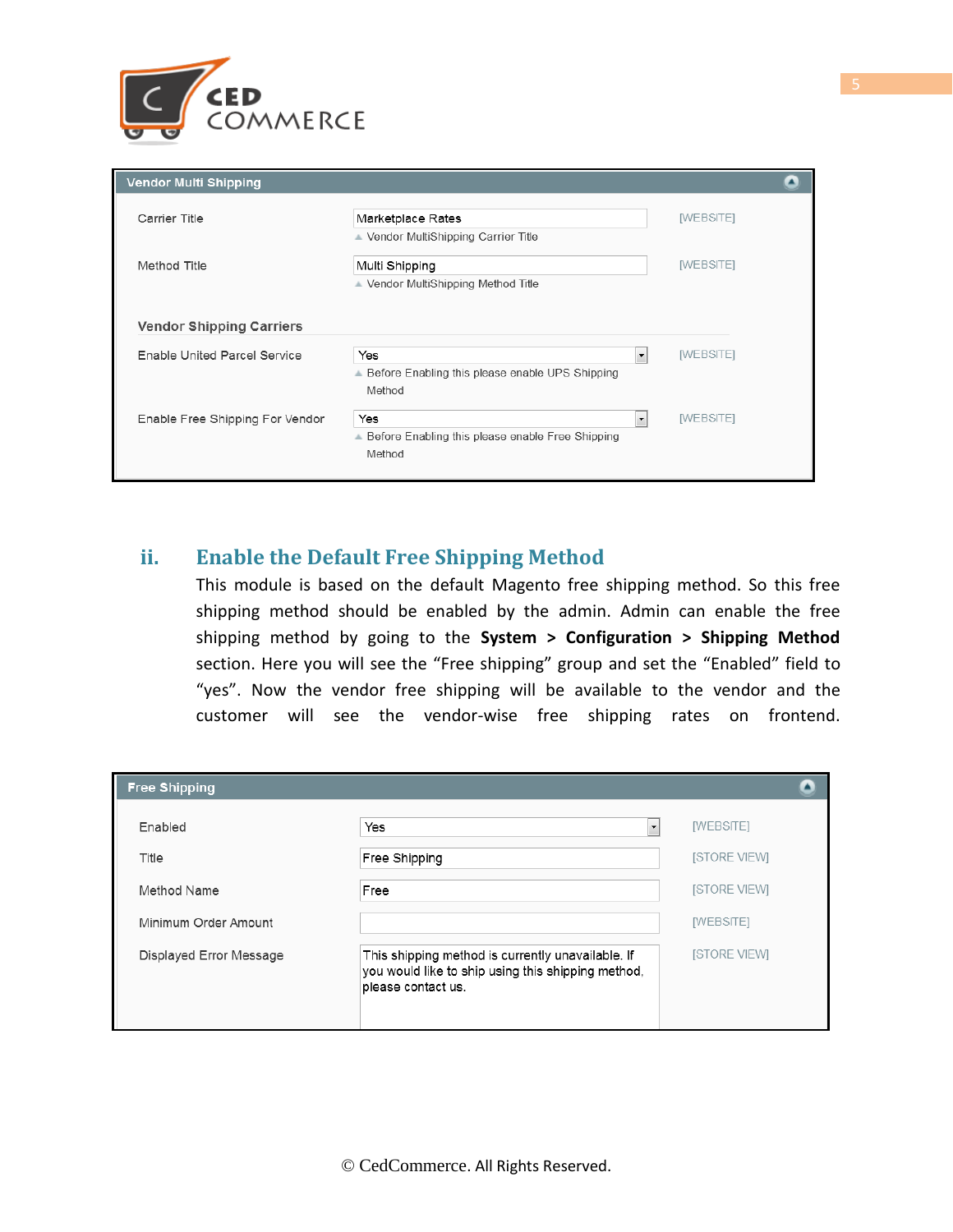

## <span id="page-5-0"></span>**Vendor Configuration**

When the Vendor Free Shipping Addon has been installed and configured by the admin, then the vendor can configure the free shipping method in the vendor panel. Firstly, the vendor has to set the shipping settings in his panel. In it he has to set his shipping address. Then he can set the shipping method settings in the vendor panel. To open this page, login as vendor and go the **left navigation bar, Settings > Shipping Method**.

#### <span id="page-5-1"></span>**i. Active**

From here the vendor can enable/disable the free shipping method for his products.

#### <span id="page-5-2"></span>**ii. Minimum Order Amount for Free Shipping**

Here the vendor can set the minimum order amount for his products to allow free shipping. This is an optional field. If the vendor wants to put such a restriction for free shipping, then he can set it.

#### <span id="page-5-3"></span>**iii. Allowed Country**

Here the vendor can set the countries for which he wants to allow free shipping.

| <b>SHIPPING METHODS</b>                | <b>CANCEL</b><br><b>SAVE</b> |
|----------------------------------------|------------------------------|
| <b>FREE SHIPPING</b>                   |                              |
| Active *                               |                              |
| Yes                                    | $\blacktriangledown$         |
| Minimum Order Amount For Free Shipping |                              |
| 10 <sup>1</sup>                        |                              |
| <b>Allowed Country</b>                 |                              |
| --Please Select--                      |                              |
| Afghanistan<br><b>Aland Islands</b>    | $\hat{a}$                    |
| Albania<br>Algeria                     |                              |
| American Samoa<br>Andorra              |                              |
| Angola<br>Anguilla<br>Antarctica       | $\overline{\phantom{a}}$     |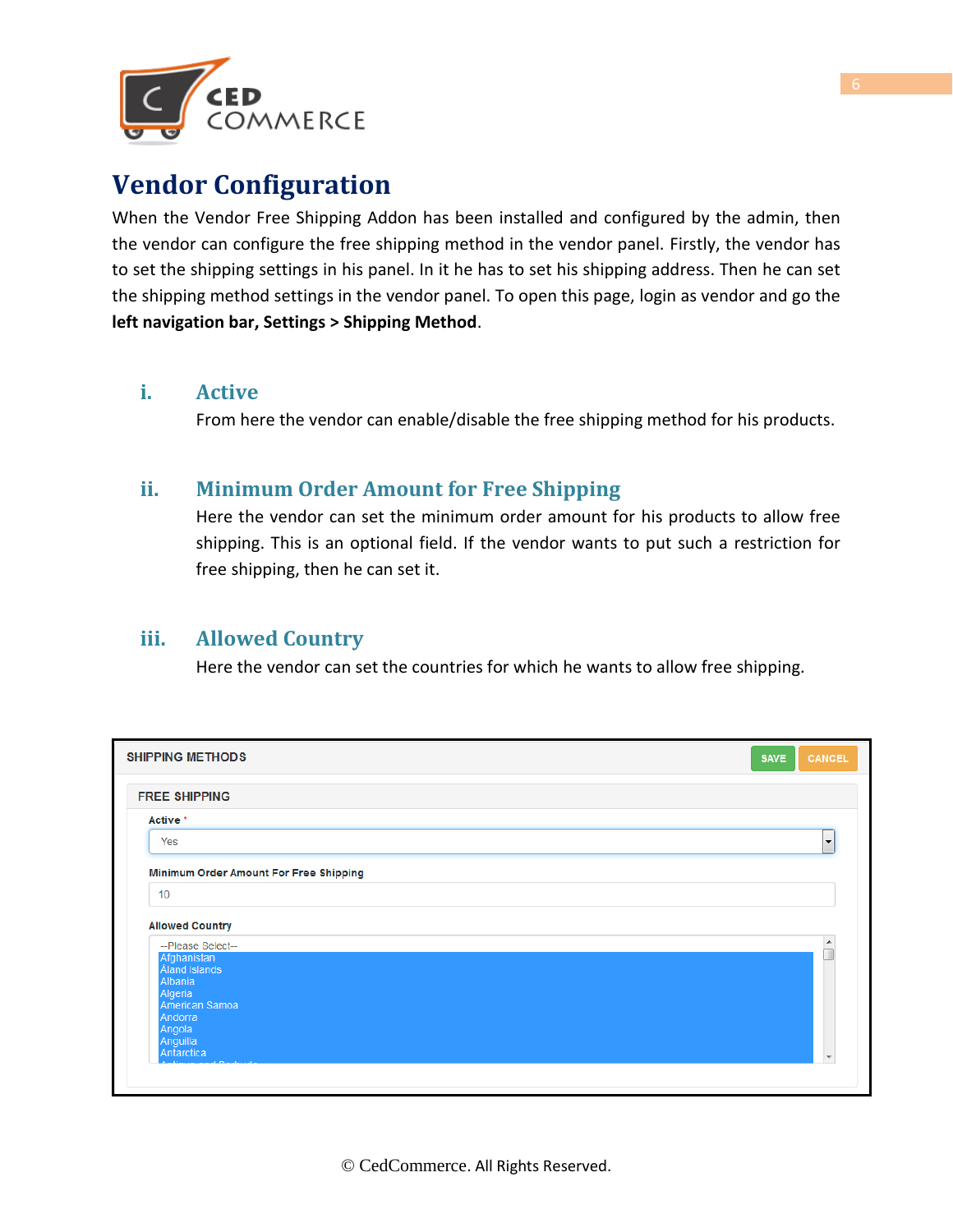

## <span id="page-6-0"></span>**Free Shipping on Cart Page**

Customer will see vendor wise free shipping on the cart page if the vendor has enabled it & has made proper settings. This module is dependent on Vendor Multi Shipping Addon, so you must install multi shipping already. In the attached snapshot you can see that there are two products in the cart associated with different vendors. Here you will see the vendor "Walker" has enabled free shipping for his products. So, the customer will see vendor wise free shipping for this vendor. If any vendor has not enabled any shipping method, then the customer will get the rates defined by the admin for the vendor's products.

|                          | <b>T-shirt</b><br>Vendor<br>John-public |                                                                                                                                                                                                                                                                                                                              | Edit | Move                                                                         | \$350.00                                             | \$378.88 | 1                          | \$350.00                                                           | \$378.88                                      | 61                              |
|--------------------------|-----------------------------------------|------------------------------------------------------------------------------------------------------------------------------------------------------------------------------------------------------------------------------------------------------------------------------------------------------------------------------|------|------------------------------------------------------------------------------|------------------------------------------------------|----------|----------------------------|--------------------------------------------------------------------|-----------------------------------------------|---------------------------------|
|                          | <b>tesve</b><br><b>Vendor</b><br>Walker |                                                                                                                                                                                                                                                                                                                              | Edit | <b>Move</b>                                                                  | \$40.00                                              | \$40.00  | 1                          | \$40.00                                                            | \$40.00                                       | 61                              |
| <b>Continue Shopping</b> |                                         |                                                                                                                                                                                                                                                                                                                              |      |                                                                              |                                                      |          | <b>Clear Shopping Cart</b> |                                                                    | <b>Update Shopping Cart</b>                   |                                 |
|                          |                                         | estimate.<br>Country*<br><b>United States</b><br><b>State/Province</b><br>California<br>Zip/Postal Code*<br>92011<br><b>Get a Quote</b><br><b>Main Website</b><br>◯ Fixed \$5.10<br>◯ Free \$0.00<br>Next Day Air \$61.59<br>Walker<br>◯ Free \$0.00<br><b>Ground \$38.76</b><br>3 Day Select \$79.72<br>2nd Day Air \$97.64 |      | <b>ESTIMATE SHIPPING AND TAX</b><br>Enter your destination to get a shipping | $\overline{\phantom{a}}$<br>$\overline{\phantom{a}}$ |          |                            | Subtotal (Excl. Tax)<br>Subtotal (Incl. Tax)<br><b>Grand Total</b> | Tax<br>\$418.88<br><b>Proceed to Checkout</b> | \$390.00<br>\$418.88<br>\$28.88 |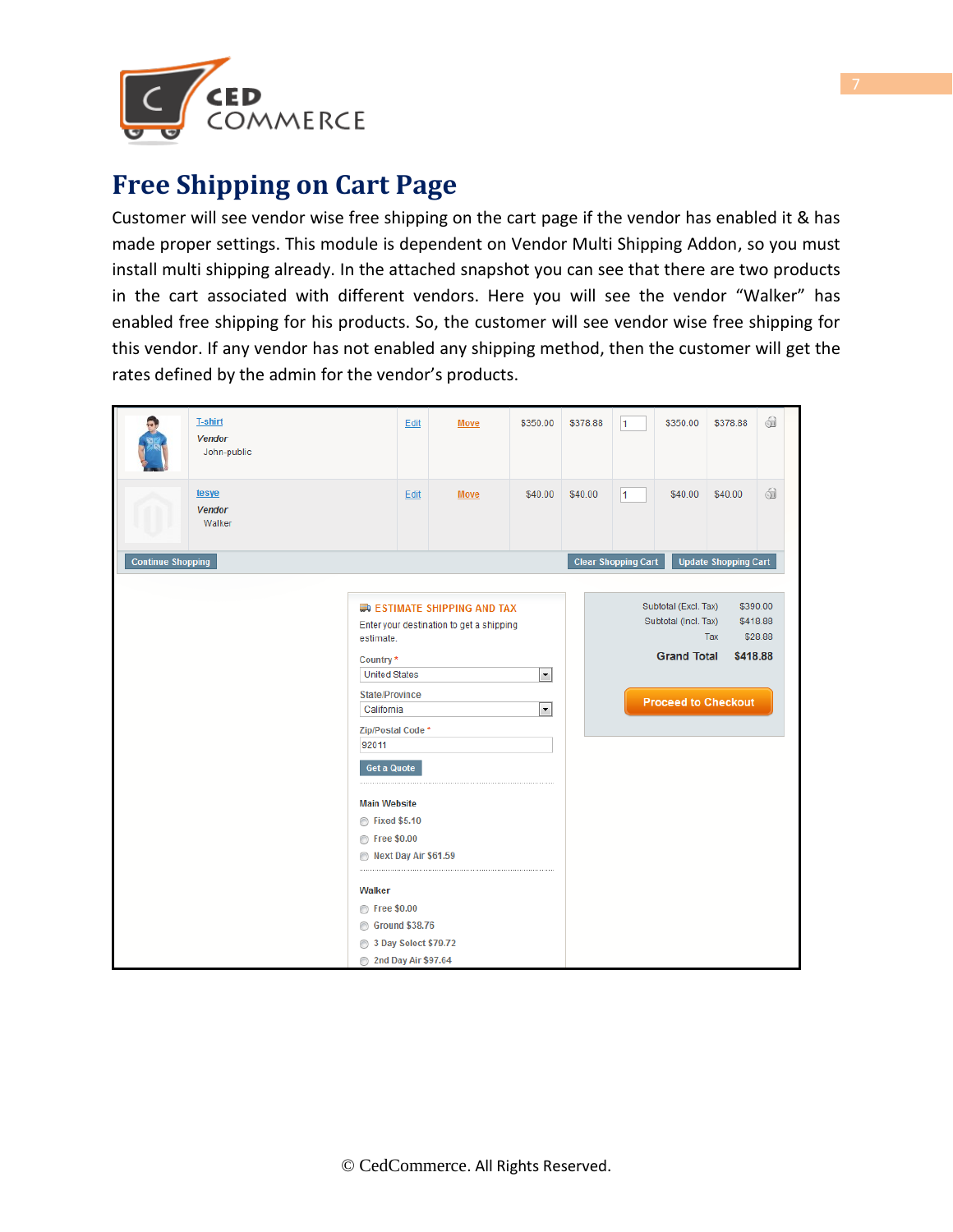

## <span id="page-7-0"></span>**Free Shipping on Checkout Onepage**

After the admin enables the Multi Shipping and Free Shipping Addon, the customer will get vendor wise shipping rates on the checkout page which will be similar to the ones shown below. Here the customer will have to select one shipping method from every group.

| 3 <sup>1</sup> | <b>Shipping Method</b>         |  |  |  |  |
|----------------|--------------------------------|--|--|--|--|
|                |                                |  |  |  |  |
|                | <b>Main Website</b>            |  |  |  |  |
| ◉              | <b>Fixed \$5.10</b>            |  |  |  |  |
| $\odot$        | <b>Free \$0.00</b>             |  |  |  |  |
| $\odot$        | Table Rate \$90.00             |  |  |  |  |
| $\circledcirc$ | Next Day Air \$61.59           |  |  |  |  |
|                | Walker                         |  |  |  |  |
| $\odot$        | <b>Free \$0.00</b>             |  |  |  |  |
| $\odot$        | <b>Ground \$38.76</b>          |  |  |  |  |
| $\circledcirc$ | 3 Day Select \$79.72           |  |  |  |  |
| $\circledcirc$ | 2nd Day Air \$97.64            |  |  |  |  |
| $\circledcirc$ | Next Day Air Saver \$255.29    |  |  |  |  |
| $\circledcirc$ | Next Day Air \$262.24          |  |  |  |  |
| $\circledcirc$ | Next Day Air Early AM \$293.14 |  |  |  |  |
|                | ↑ Back<br><b>Continue</b>      |  |  |  |  |

# <span id="page-7-1"></span>**Free Shipping on Checkout Page When Vendor Order Addon is Installed**

If Vendor Order Addon is installed, then the order will be divided according to the vendor products in the cart. If there are products of two vendors in a single order, then the order will be broken up into two parts and the customer will see the shipping rates like this: